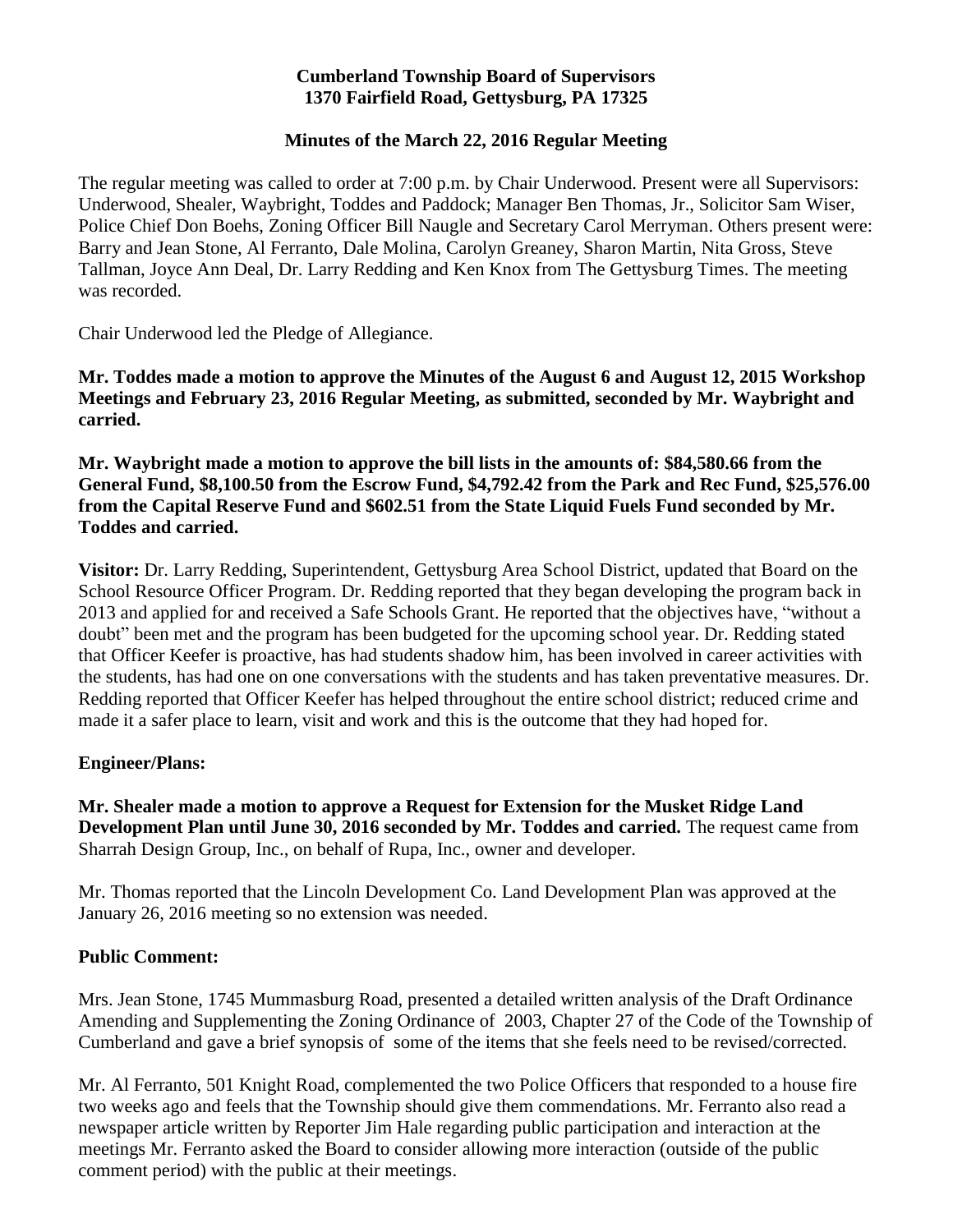Ms. Nita Gross, 938 Barlow Greenmount Road, thanked all of the staff for responding to their questions and requests for information.

Joyce Ann Deal, 2636 Emmitsburg Road (Devonshire Village), reported that they have been under a "Boil Water Advisory" in Devonshire Village for 24 days and no water has been brought in for them to use. She added that all four of the complexes there are in the same situation. Chair Underwood stated that the Board is sympathetic, but it is a private water system, under the jurisdiction of PaDEP, and Ms. Deal has been given their contact information.

Mr. Steve Tallman, stated that he is a member of the Planning Commission and he feels that the Township needs to assist the residents there because this has been a problem for a very long time and the people that the residents are trying to work with on this problem are very uncooperative.

## **Police Report:**

Police Chief Don Boehs presented a written and oral report of police activities for the month of February including; 371 complaints, 124 traffic stops, 110 combined arrests, 12 traffic accidents, 17 targeted enforcements and 10,562 patrol miles. He added that they assisted other agencies 13 times and they were assisted once.

## **Active Business:**

Mr. Thomas reported that the Township has received a request from Keep Pennsylvania Beautiful Program Coordinator Stephanie Larson for Mr. John Horner to participate in the "Keep Pennsylvania Beautiful Adoption Program" on Horner Road. He added that Mr. Horner does currently clean- up Horner Road and he would have to abide by the regulations of the program. The Township would be required to submit a letter of support, provide a sign post and install a sign that the program would provide. Mr. Thomas added that Mr. Horner, with the Township's support, would be the first participant in Adams County. **Mr. Waybright made a motion to approve the "Keep Pennsylvania Beautiful" request for Mr. Horner to participate in the "Keep Pennsylvania Beautiful Adoption Program" seconded by Mr. Shealer and carried.**

Mr. Thomas reported that the Township was notified that Keystate Publishing will cease to exist effective March 31, 2016 and staff has been reviewing other codification agencies. He added that the Finance Committee is recommending moving forward with General Code Publishing from New York and they have a heavy presence here in Adams and Franklin Counties. Mr. Thomas also reported that our codification has been converted on our website and the initial cost is \$200.00. He added that the annual cost would be more when re-codification needs to be done. He added that Keystate Publishing did an excellent job at a very fair price. **Mr. Paddock made a motion to approve the agreement with General Code Publishing for codification services seconded by Mr. Toddes and carried.**

Mr. Thomas informed the Board that an update must be made to the Cumberland Township Transportation Impact Study that was adopted in 2006. He added that the study requires that an Advisory Committee be formed consisting of between seven and fifteen members. Mr. Thomas added that he is working with McMahon Associates to get a cost estimate to re-do a portion of the study and there is a Land Use Assumption Report that will become part of the Comprehensive Plan and he feels that the Township can partner with the Adams County Office of Planning and Development to get that data from them for a small fee. Mr. Thomas reported that 40% of the committee must be from the real estate field in commercial and residential development and do not have to be residents of the Township. Mr. Thomas explained that the money comes from the developers, but the study is very explicit about where the money can be spent. Chair Underwood mentioned that there is a "Citizen's Interest Form" on the website if anyone is interested in serving on this committee.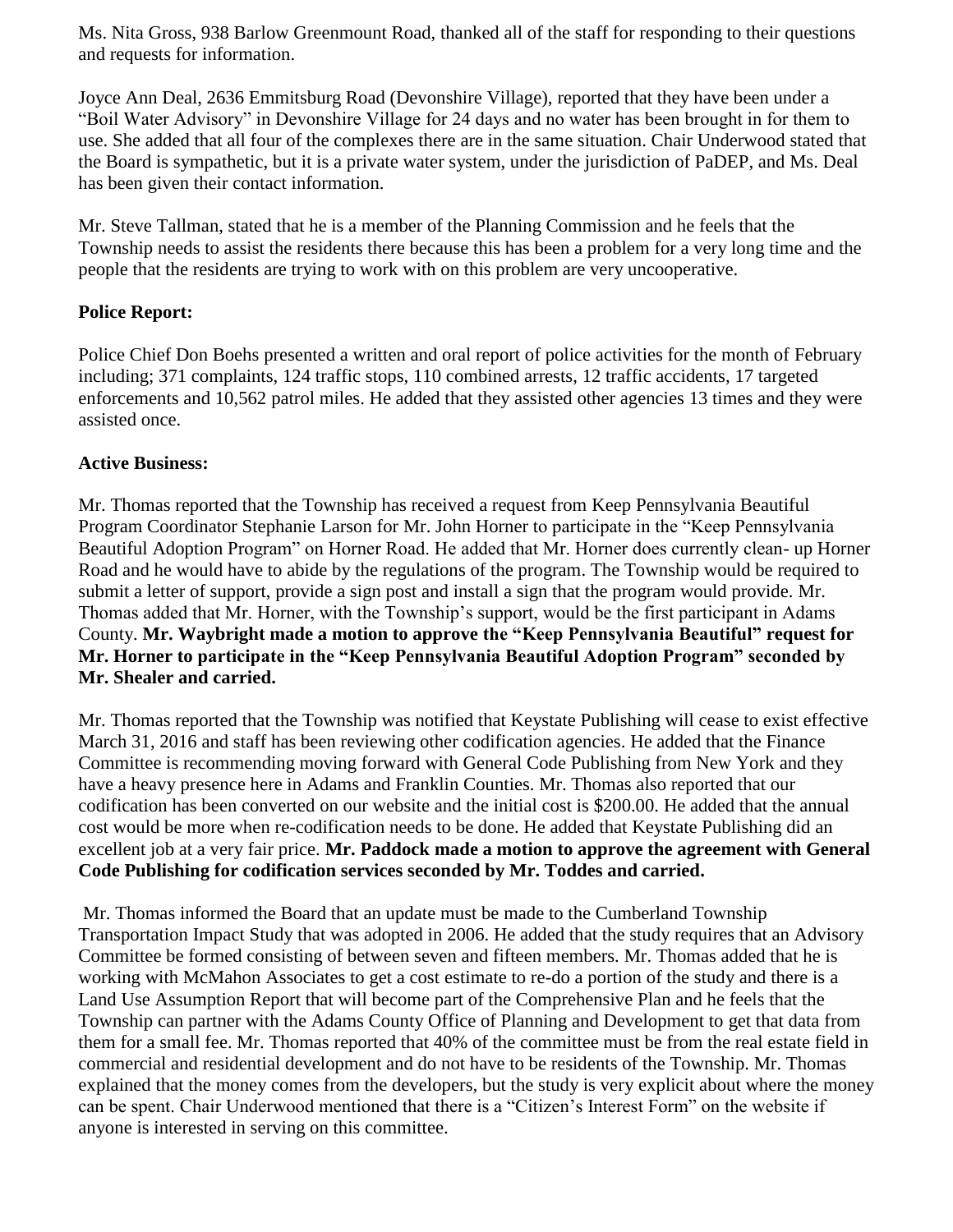Mr. Thomas announced that the agenda for the April 7, 2016 workshop being held at 8:30 a.m. will consist of the following items: review and act on road maintenance bids, surplus vehicle/equipment bids and review supplements to the Zoning Ordinance of Cumberland Township. Mr. Thomas added that he will be doing a power point presentation of the supplements to the Zoning Ordinance and the goal of the Supervisors will be to determine what amendments should go before the Planning Commissions now and which ones should be pulled from the draft for possible action later.

Mr. Paddock asked if the Township may become responsible for mowing the Oak Lawn Cemetery and Solicitor Wiser explained the 1923 law regarding this and why the Township will not become responsible.

Mr. Thomas reported that Pennsylvania has not yet been declared as a disaster area for the Winter Storm Jonas. He asked the Board to authorize the signing of the necessary forms in the event that a disaster is declared. **Mr. Toddes made a motion to authorize the signing of the necessary forms for Winter Storm Jonas in the event that Pennsylvania is declared a disaster area, seconded by Mr. Paddock and carried.**

**Solicitor – No report.**

# **Committee Reports and comments from Board Members:**

**Personnel –** Mr. Thomas reported that Colton Cooper has completed his six-month probationary period and received a very good evaluation. Mr. Thomas asked the Board to take Colton off of probationary status and place him on full-time employment status. He added that the committee will have a recommendation for a wage adjustment in a couple of weeks. **Mr. Shealer made a motion to affirm Mr. Cooper's completion of his six-month probation period and to move him from probationary status** 

**to full-time status seconded by Mr. Waybright and carried.**

**Finance –** Chair Underwood reported that the police car replacement that was paid for with the insurance money has come in and the second car that was budgeted will be coming in shortly. She added that there will be a second car to be auctioned once the new car is received and that money will go towards the second car.

**Public Safety –** Chair Underwood reported that she and Mr. Thomas attended the formal presentation of the charter to the newly formed Gettysburg Squadron of the Civil Air Patrol at our Gettysburg Regional Airport and there were about 15 young members joining. Chair Underwood also reported that the National Park Service will be preforming prescribed fires between March 28<sup>th</sup> and April 30<sup>th</sup>, weather permitting, along Sedgewick and Wheatfield and the AREMS had 60 calls in Cumberland Township which is 16% of the total calls.

**Planning and Zoning –** Mr. Waybright reported that he and Chair Underwood attended the Joint Comprehensive Plan meeting held on March 1<sup>st</sup> and they are moving along and there will not be an April meeting. Mr. Paddock reported that the County Planning Office is offering to help the Township with a Joint Zoning Ordinance and they need to hear from the Township that they are interested so they can give the Township a proposal.

**Parks and Recreation** – Mr. Toddes reported that they met last night and they will have a new director in place by April and they had 28 applicants, April 15<sup>th</sup> is opening day for Little League and the Kiwanis Club is raising money for a new handicapped and senior playground and they are looking at Frisbee Golf and Soccer.

**CTA –** Mr. Shealer reported that the sewer line upgrade for a short section of Fairfield Road at the bridge close to the Township Building is still on hold pending survey data being received from PennDOT. **COG –** Meets later this week.

**CT411**- Mr. Paddock stated that he was interested in having a discussion with the Board regarding the Jim Hale opinion regarding public participation at the Township meetings. **Mr. Paddock made a motion to discuss Jim Hale's opinion at a workshop (date TBD) seconded by Mr. Shealer and carried.** Mr. Waybright reported that they are going to replace the bridge on Mason Dixon Road near Horner Road.

**Highway, CTA, COG, Economic Development, Building and Grounds – no reports**